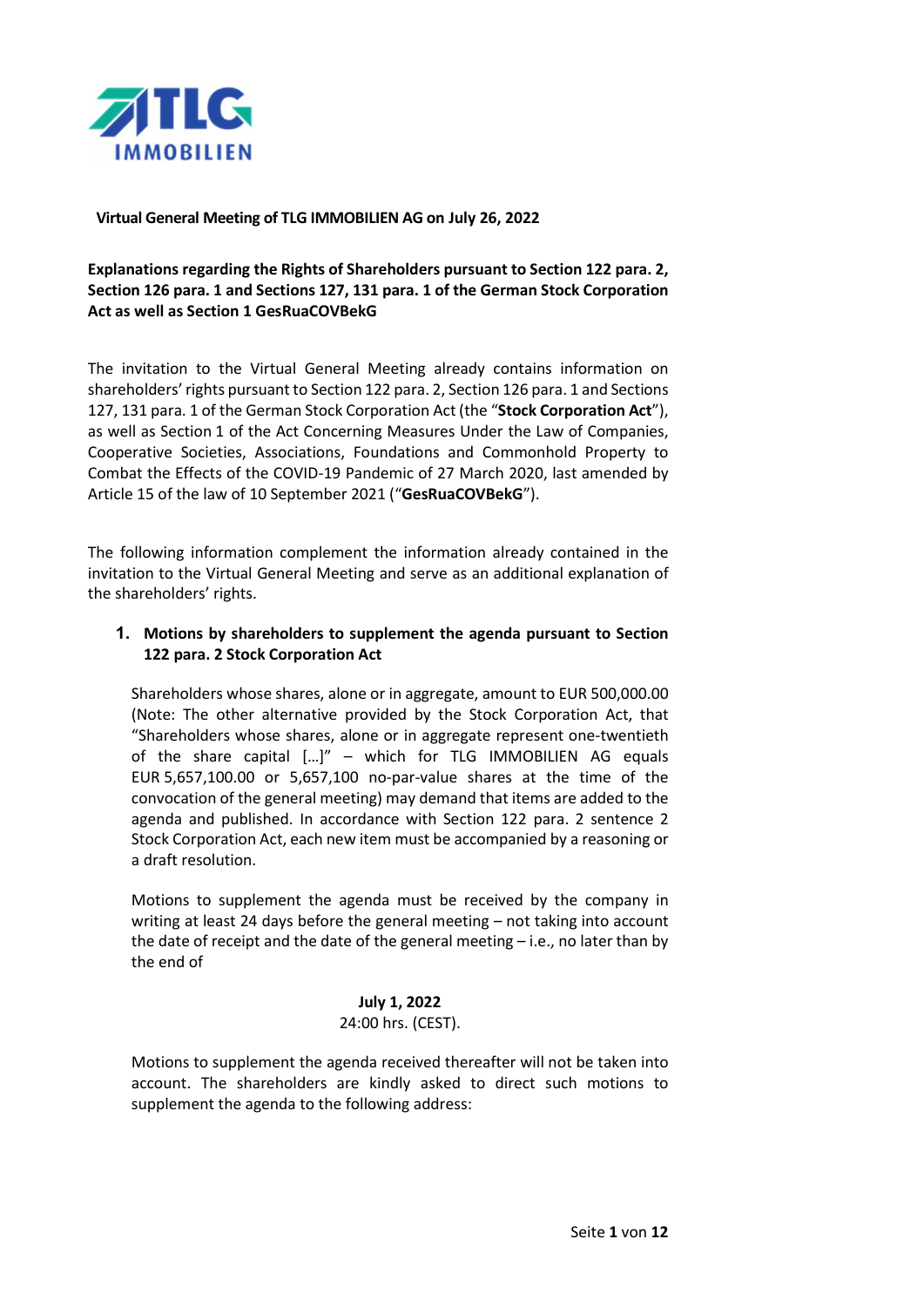

# TI G IMMOBILIEN AG The Management Board Office for the General Meeting 2022 Hausvogteiplatz 12 10117 Berlin Germany

Petitioners have to prove that they have held the shares for at least 90 days prior to the date the motion is received by the company and that they hold the shares until the management board decides on the motion, with Section 70 of the German Stock Corporation Act being applicable when calculating the time for which shares have been held. An advancement or postponement from a Sunday, Saturday or a public holiday to a preceding or subsequent business day is not possible. Sections 187 to 193 of the German Civil Code are not applied accordingly.

Motions to supplement the agenda that must be published – assuming they were not published along with the convocation already  $-$  in the Federal Gazette and will be submitted for publication to such media for which it can be expected that they will disseminate the information across the European Union without undue delay after receipt of the motion. They will also be announced on the website of TLG IMMOBILIEN AG at

https://ir.tlg.de/websites/tlg/German/5000/hauptversammlung.html

and will be communicated to the shareholders.

The provisions of the German Stock Corporation Act underlying these shareholders' rights are as follows:

Section 122 Stock Corporation Act – Convocation at the request of a minority (excerpt)

- (1) A general meeting must be convened if shareholders whose shares in aggregate amount to at least one-twentieth of the share capital request such meeting in writing, stating the purpose and the reasons of such meeting; such request must be addressed to the management board. The articles of association may provide that the right to request a general meeting requires another form and the holding of a lower portion of the share capital. Petitioners must prove that they have held the shares for at least 90 days prior to the date the motion is received and that they hold the shares until the management board decides on the motion. Section 121 para. 7 applies mutatis mutandis.
- (2) In the same manner, shareholders whose combined shares amount to one-twentieth of the share capital or a proportionate ownership of at least EUR 500,000 may request that items be placed on the agenda and published. Each new item must be accompanied by a reasoning or a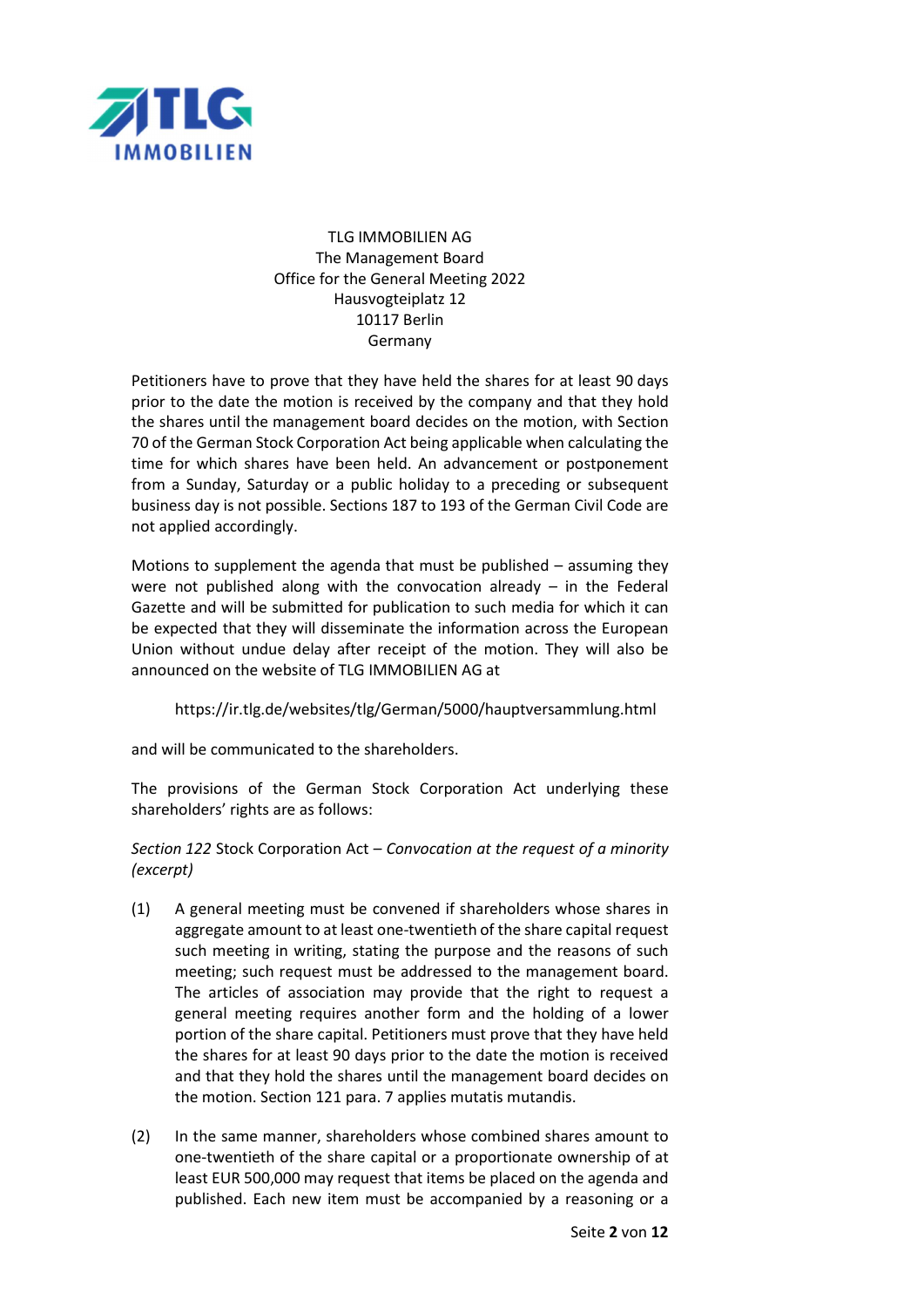

draft resolution. The request within the meaning of sentence 1 must be received by the company no later than 24 days, in the case of publicly listed companies no later than 30 days prior to the meeting; the day of receipt is not to be taken into account.

#### Section 121 Stock Corporation Act General provisions (excerpt)

(7) In the case of periods and deadlines that are counted back from the date of the general meeting, the date of the general meeting itself is not to be counted. Rescheduling the general meeting from a Sunday, a Saturday, or a holiday to a preceding or subsequent business day is not an available option. Sections 187 to 193 of the Civil Code (BGB) shall have no corresponding application. In the case of companies not listed on the stock exchange, the by-laws may provide for a different calculation of the period.

## Section 124 Stock Corporation Act – Notice by publication of demands for amendment; guidance regarding resolutions (excerpt)

(1) Where the minority pursuant to section 122 (2) has demanded that items of business be set out in the agenda, said items of business are to be published by notice either together with the invitation convening the general meeting or, if that is not the case, without undue delay after the demand has been received. Section 121 (4) shall apply mutatis mutandis; moreover, in the case of companies listed on the stock exchange, section 121 (4a) shall apply mutatis mutandis. The notice is to be published and forwarded in the same way as the invitation convening the general meeting.

## Section 70 Stock Corporation Act – Calculation of the period of shareholding

 If the exercise of rights from the share is dependent on the shareholder having been the holder of the share for a certain period of time, a claim for transfer of ownership against a credit institution, a financial services institution, a securities institution or an enterprise operating pursuant to Section 53 para. 1 sentence 1 or Section 53b para. 1 sentence 1 or para. 7 of the German Banking Act shall be deemed equivalent to ownership. The period of ownership of a predecessor in title shall be attributed to the shareholder if he acquired the share free of charge, from his trustee, as universal successor, in the event of the dissolution of a community or in the event of a transfer of assets pursuant to Section 13 of the German Insurance Supervision Act or Section 14 of the German Building Loan Associations Act.

## 2. Countermotions and election proposals pursuant to Sections 126, 127 of the Stock Corporation Act

Shareholders may also submit countermotions to one or several proposals from the management board and/or the supervisory board for specific agenda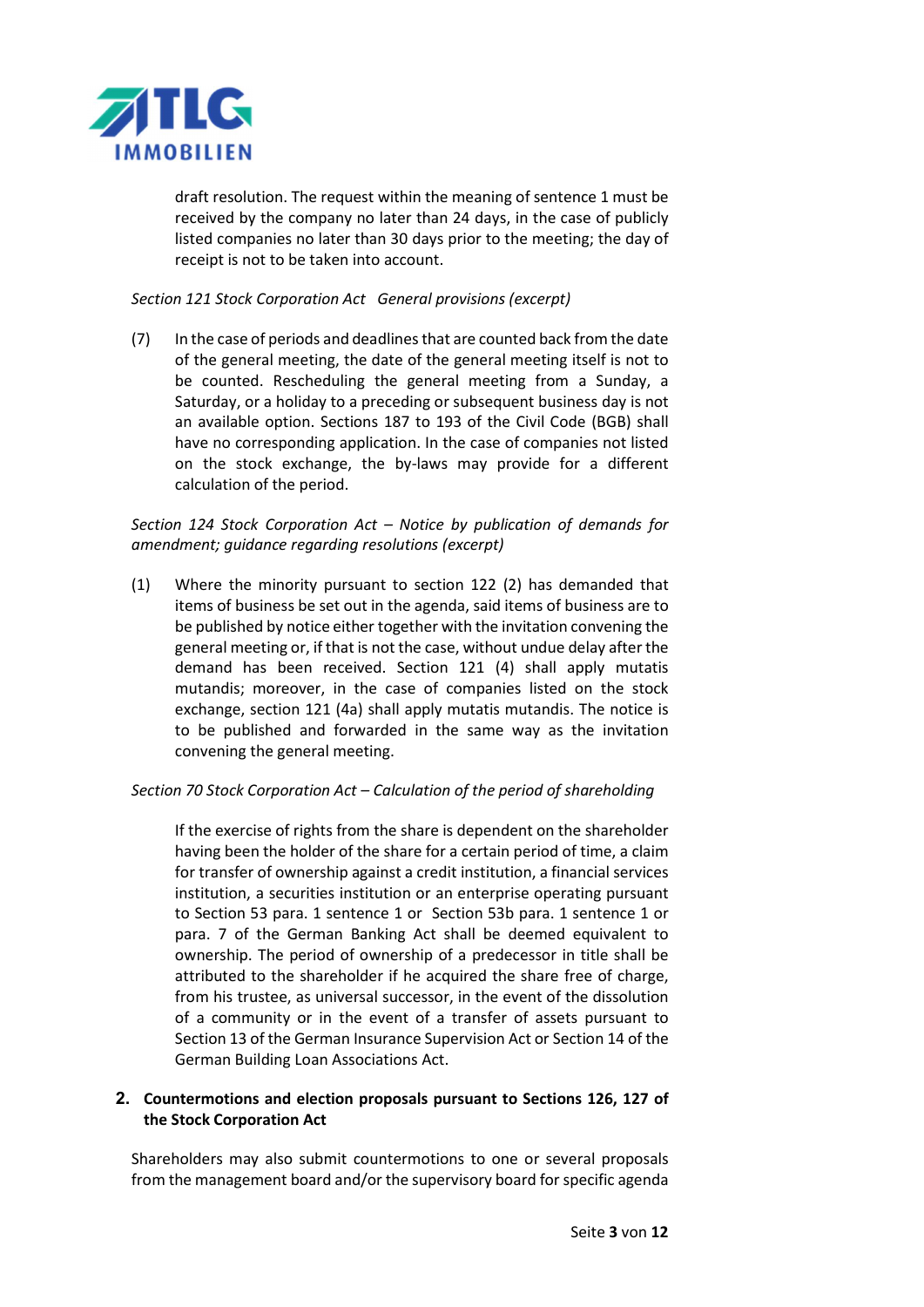

items to the company and submit proposals for the election of the auditor (agenda item 5) and for the election of members of the supervisory board.

Countermotions within the meaning of Section 126 Stock Corporation Act and election proposals within the meaning of Section 127 Stock Corporation Act by shareholders that have been received by the company at the address specified below at least 14 days before the general meeting – the date of receipt and the date of the general meeting are not taken into account –, i.e. no later than by the end of

#### July 11, 2022 24:00 hrs. (CEST)

will promptly be made available on the website of TLG IMMOBILIEN AG at

https://ir.tlg.de/websites/tlg/German/5000/hauptversammlung.html

along with the name of the shareholder, a possible statement of reason, which is at least not required for election proposals, and any comment by the administration (Sections 126 para. 1 sentence 3, 127 sentence 1 Stock Corporation Act).

The company may refrain from making available a countermotion (including any reasoning) or election proposal if circumstances for exclusion set forth in Section 126 para. 2 Stock Corporation Act (for countermotions and election proposals) or Section 127 sentence 3 Stock Corporation Act (for election proposals) apply.

Countermotions (including any reasoning) and election proposals by shareholders for the general meeting must be directed exclusively to the following address:

> TLG IMMOBILIEN AG Investor Relations Hausvogteiplatz 12 10117 Berlin Germany Email: ir@tlg.de

Countermotions/election proposals addressed otherwise will not be made available.

Shareholders are asked to prove their shareholding as of the date they submit the countermotion or election proposal.

Countermotions or election proposals by shareholders which are to be made available in accordance with Sections 126, 127 Stock Corporation Act shall be deemed to have been made at the general meeting if the shareholder making the motion or submitting the nomination has duly proven his shareholding and has registered for the general meeting.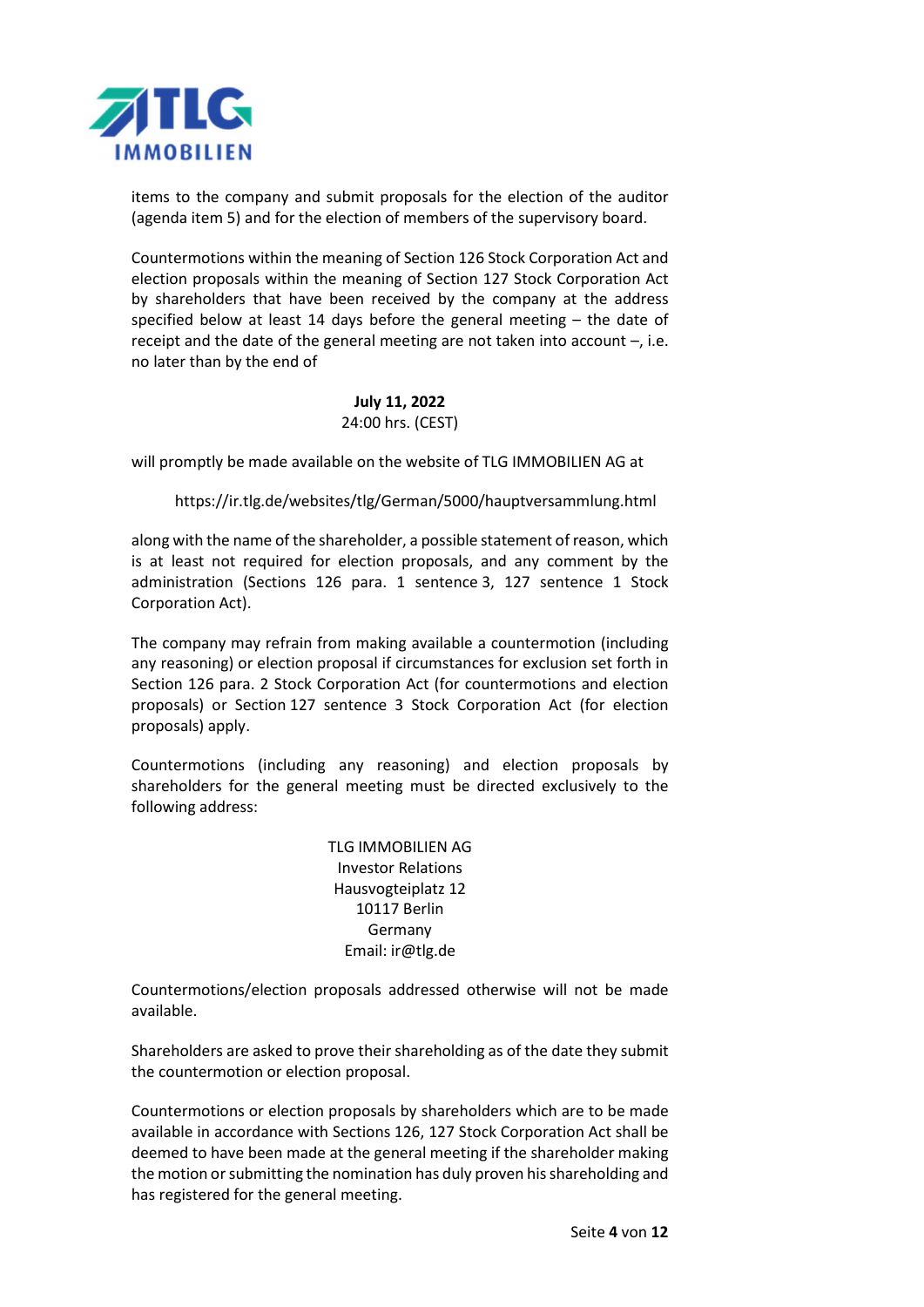

The provisions of the Stock Corporation Act underlying these shareholders' rights, which also specify under which conditions counterproposals and election proposals need not be made available, are as follows:

Section 126 Stock Corporation Act – Motions by shareholders

- (1) Motions by shareholders, including the shareholder's name, the reasoning, and the management's position, if any, must be made available to the beneficiaries mentioned in Section 125 para. 1 through 3 under the conditions specified therein, if the shareholder transmitted to the company a counterproposal to a proposal of the management board and the supervisory board regarding a specific item on the agenda, together with a reasoning, to the address designated for this purpose in the convocation at least 14 days prior to the meeting. The day of receipt is not taken into account. For publicly listed companies, the accessibility is to be provided over the website of the company. Section 125 para. 3 applies mutatis mutandis.
- (2) A counterproposal and its supporting information need not be made available if:
	- 1. the management board would become criminally liable by granting accessibility;
	- 2. the counterproposal would result in a resolution of the general meeting that would be illegal or would violate the articles of association;
	- 3. the reasoning contains statements which are obviously false or misleading in material respects or if it contains insults;
	- 4. a counterproposal of such shareholder based on the same facts has already been made available with respect to a general meeting of the company pursuant to Section 125;
	- 5. the same counterproposal of such shareholder based on essentially the same reasoning was already made available pursuant to Section 125 to at least two general meetings of the company within the past five years and at such general meetings less than one-twentieth of the share capital represented voted in favor of such counterproposal;
	- 6. such shareholder indicates that he will neither attend nor be represented at the general meeting; or
	- 7. within the past two years at two general meetings such shareholder has failed to submitted, or cause to be submitted, a counterproposal he transmitted.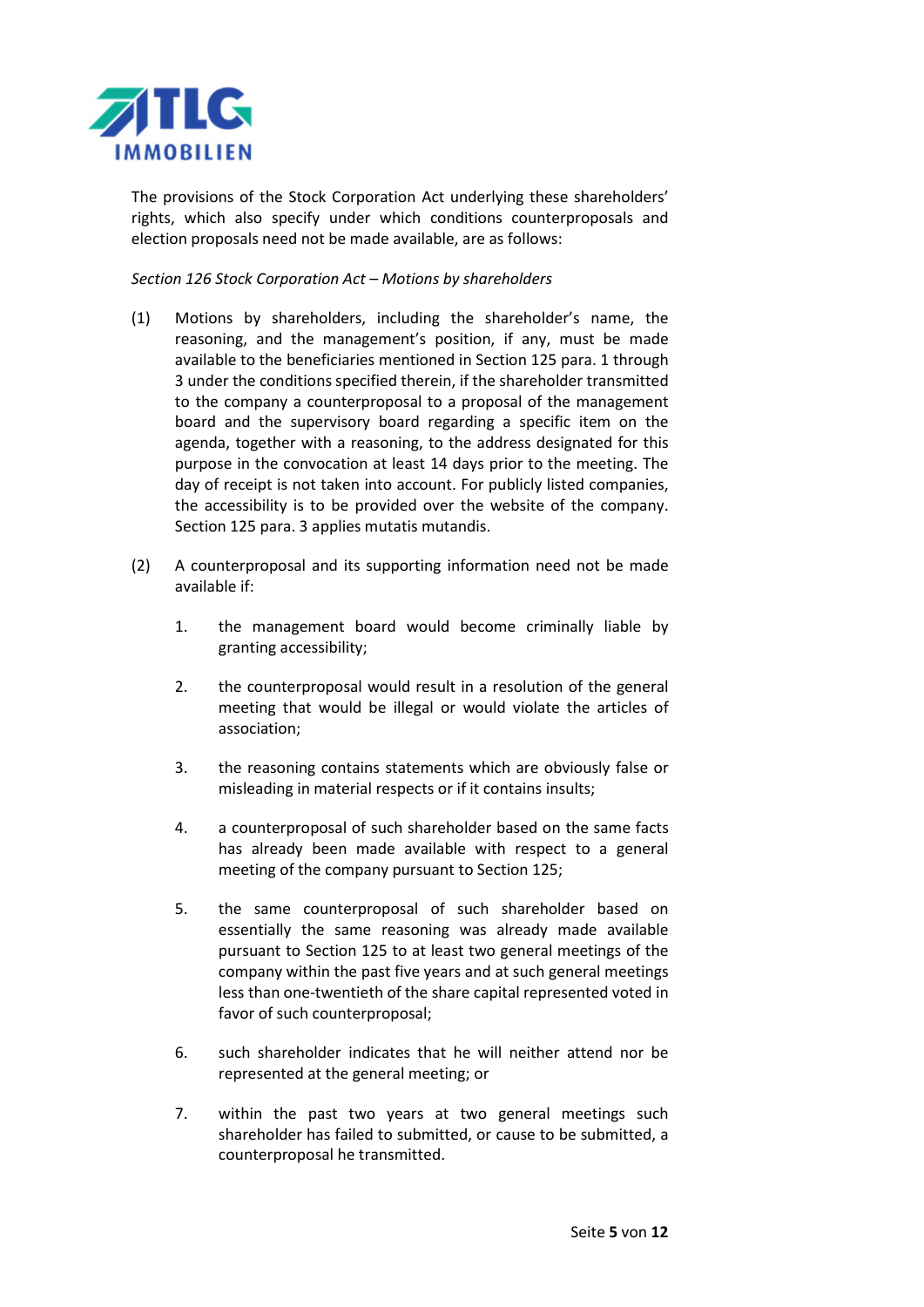

The supporting information need not be made available if it exceeds a total of 5,000 characters.

(3) If several shareholders submit counterproposals with respect to the same resolution item, the management board may combine such counterproposals and the respective reasoning.

## Section 127 Stock Corporation Act – Election proposals by shareholders (excerpt)

Section 126 applies mutatis mutandis to a nomination by a shareholder for the election of members of the supervisory board or auditors. Such nomination need not be supported by a reasoning. The management board is not required to make such nomination accessible if the nomination does not contain information pursuant to Section 124 para. 3 sentence 4 and Section 125 para. 1 sentence 5. […]

## Section 124 para. 3 sentence 4 Stock Corporation Act

The proposal for the election of members of the supervisory board or auditors must state their names, practiced profession and place of residence.

## Section 1 para. 2 sentence 3 GesRuaCOVBekG

Motions or nominations by shareholders which are to be made available pursuant to Section 126 or Section 127 of the German Stock Corporation Act shall be deemed to have been made at the meeting if the shareholder making the motion or submitting the nomination is duly authorized and has registered for the Annual General Meeting.

## 3. Right to ask questions by means of electronic communication in accordance with Section 1 para. 2 sentence 1 no. 3, sentence 2 GesRuaCOVBekG

Pursuant to Section 131 para. 1 Stock Corporation Act, each shareholder can request information on corporate affairs in the general meeting, including legal and business relationships of the company with an affiliated enterprise, the situation of the group and the enterprises included in the consolidated financial statements, insofar as this is required in order to appropriately adjudge the item of business set out in the agenda and no right to refuse the request exists.

Due to the general meeting on July 26, 2022 being held as virtual general meeting without the presence of the shareholders and their agents, shareholders cannot request information at the location of the general meeting. Therefore Section 1 para. 2 sentence 1 no. 3, sentence 2 GesRuaCOVBekG applies to the virtual general meeting. The shareholders are granted a right to ask questions by means of electronic communication in accordance with Section 1 para. 2 sentence 1 no. 3, GesRuaCOVBekG. In accordardance with Section 1 para. 2 sentence 2 GesRuaCOVBekG, the management board decides at its duty-bound, free discretion how it wishes to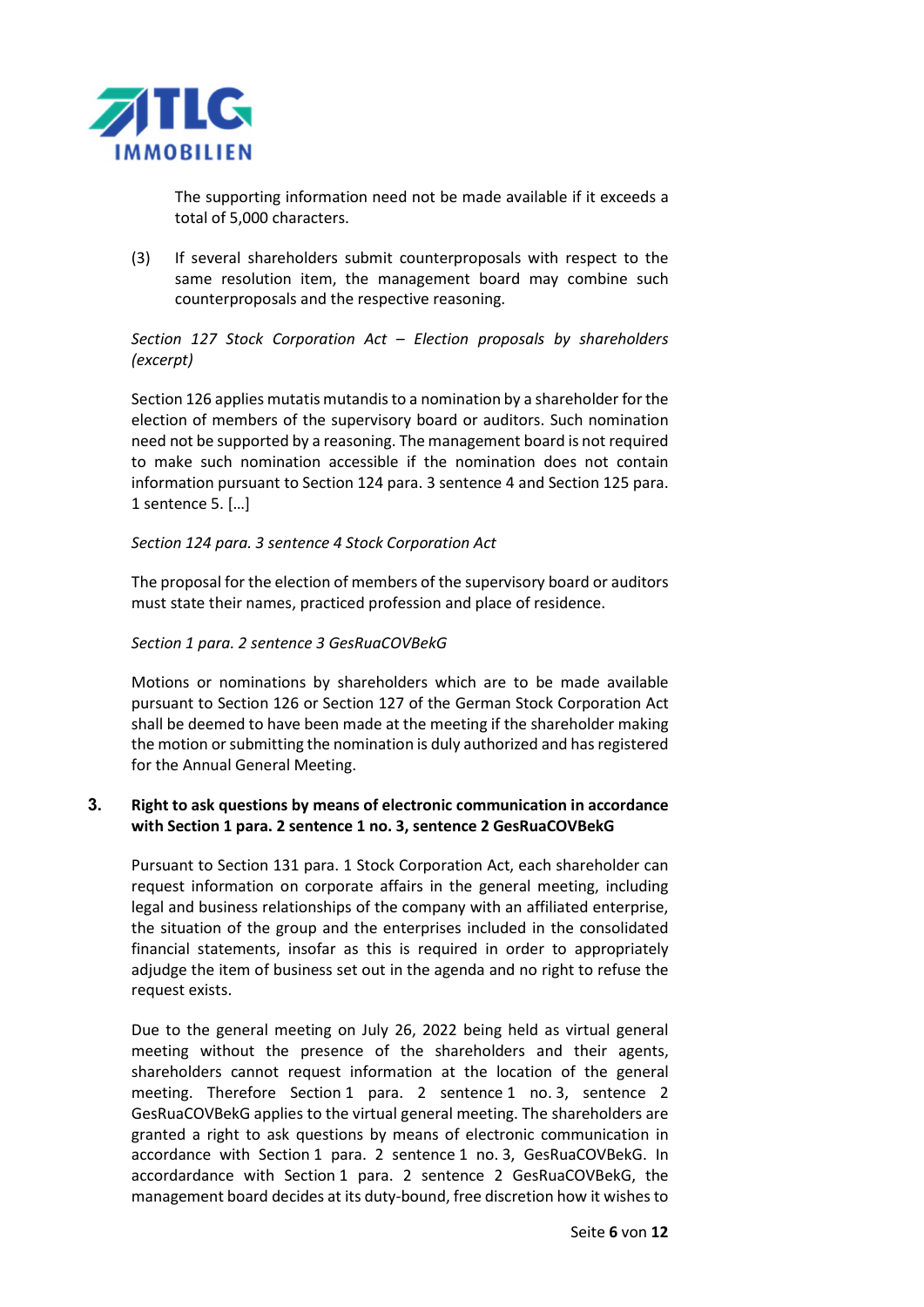

respond to the questions; it may also stipulate that questions must be submitted by means of electronic communication no later than one day prior to the meeting.

In the case at hand, shareholders who properly registered for the virtual annual general meeting and provided a confirmation of their shareholding may personally or through their agents submit questions by means of electronic communication in connection with the virtual annual general meeting.

The management board has resolved that all questions must be submitted ahead of the virtual general meeting and no later than by

## July 24, 2022 24:00 hrs. (CEST)

by means of electronic communication in the German language through the password protected online portal on the Company's website at

https://ir.tlg.de/websites/tlg/German/5000/hauptversammlung.html

using the designated procedure.

It will not be possible to submit questions after this date or during the Virtual Annual General Meeting. Responses will be given at the meeting, unless questions have been answered on the Company's website at

https://ir.tlg.de/websites/tlg/German/5000/hauptversammlung.html

prior to the meeting.

The provisions of the Stock Corporation Act, the Articles of Association and the GesRuaCOVBekG underlying these shareholders' rights, which also govern under which circumstances the management board may refuse to answer questions, are as follows:

#### Section 131 Stock Corporation Act - Stockholder's right to request information

(1) The management board is to inform each stockholder at the general meeting, upon a corresponding request being made, concerning matters pertaining to the company insofar as this is required in order to appropriately adjudge the item of business set out in the agenda. The obligation to provide information shall also extend to include the legal and business relations of the company with an affiliated enterprise. Where a company avails itself of the eased requirements pursuant to section 266 (1), third sentence, section 276, or section 288 of the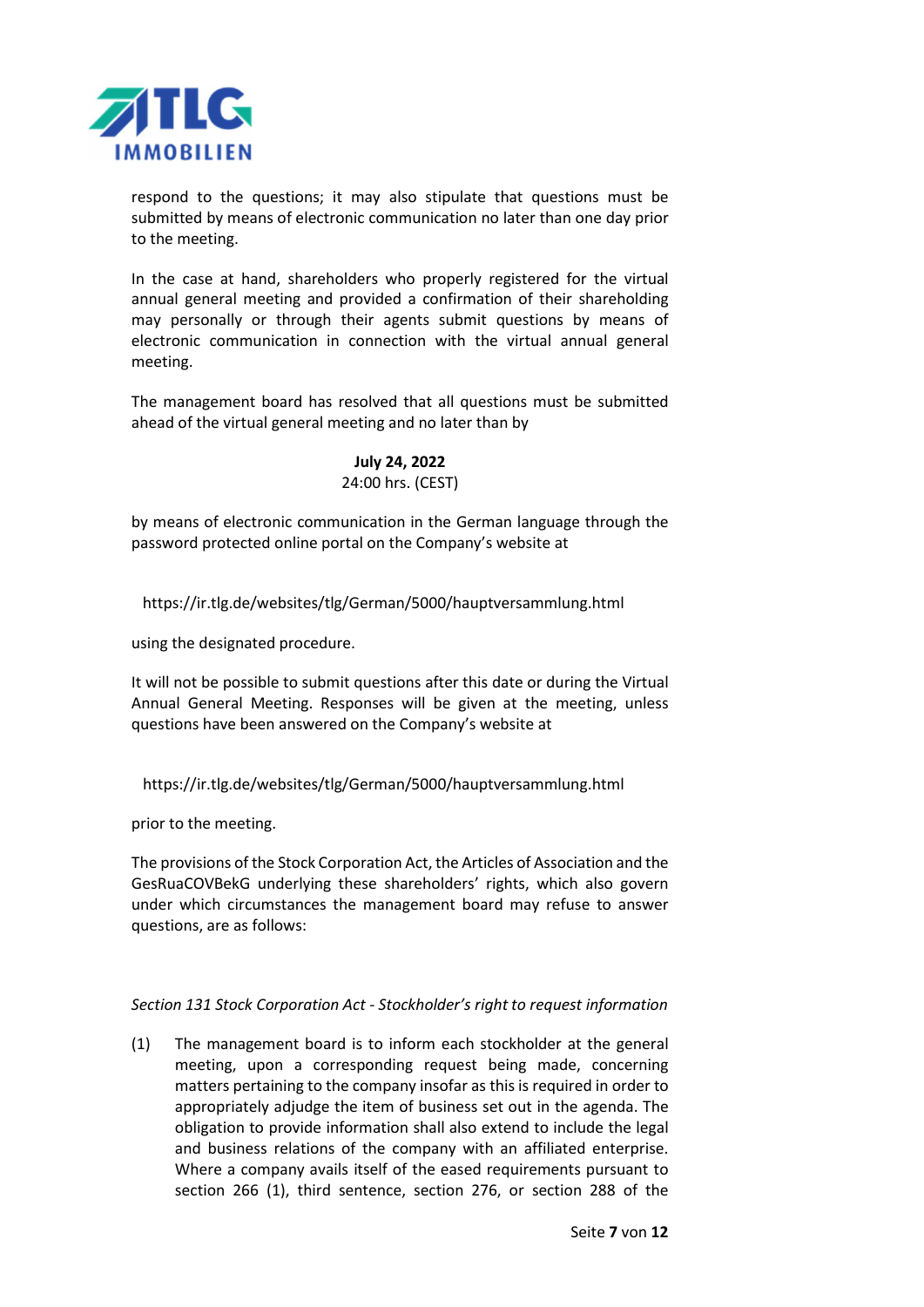

Commercial Code (HGB), then each stockholder may request that, at the general meeting deliberating on the annual accounts, the annual accounts be made available to him in the form that they would have without these eased requirements. The obligation of the management board of a parent company to provide information (section 290 subsections (1) and (2) of the Commercial Code (HGB)) at the general meeting to which the consolidated financial statements and the consolidated management report are submitted shall also extend to cover the situation of the group and the enterprises included in the consolidated financial statements.

- (2) The information provided is to correspond to the principles of conscientious and faithful accounting. The by-laws or the rules of procedure pursuant to section 129 may grant authority to the person chairing the meeting to impose reasonable time limits on the stockholder's right to ask questions and to speak, and may also allow him to make further determinations concerning the details in this regard.
- (3) The management board may refuse a request for information:
	- 1. Inasmuch as the provision of the information, when adjudged applying prudent business judgment, is suited to cause a greater than insignificant disadvantage to the company or an affiliated enterprise;
	- 2. Inasmuch as it refers to carrying values for tax purposes or the amount of individual taxes;
	- 3. Regarding the difference between the value at which objects were stated in the annual balance sheet and a higher value of such objects, unless the general meeting approves and establishes the annual accounts;
	- 4. Regarding the accounting and valuation methods insofar as it suffices to cite these methods in the notes in order to accurately represent the company's assets, financial position, and revenue situation in keeping with its actual circumstances in the sense of section 264 (2) of the Commercial Code (HGB); this shall not apply if the general meeting approves and establishes the annual accounts;
	- 5. Inasmuch as the management board would be liable to punishment under law were it to provide the information;
	- 6. Inasmuch as, in the case of a credit institution, a financial services provider or a securities institution, no information need be provided regarding the accounting and valuation methods applied, nor regarding the netting performed in the annual accounts, management report, consolidated financial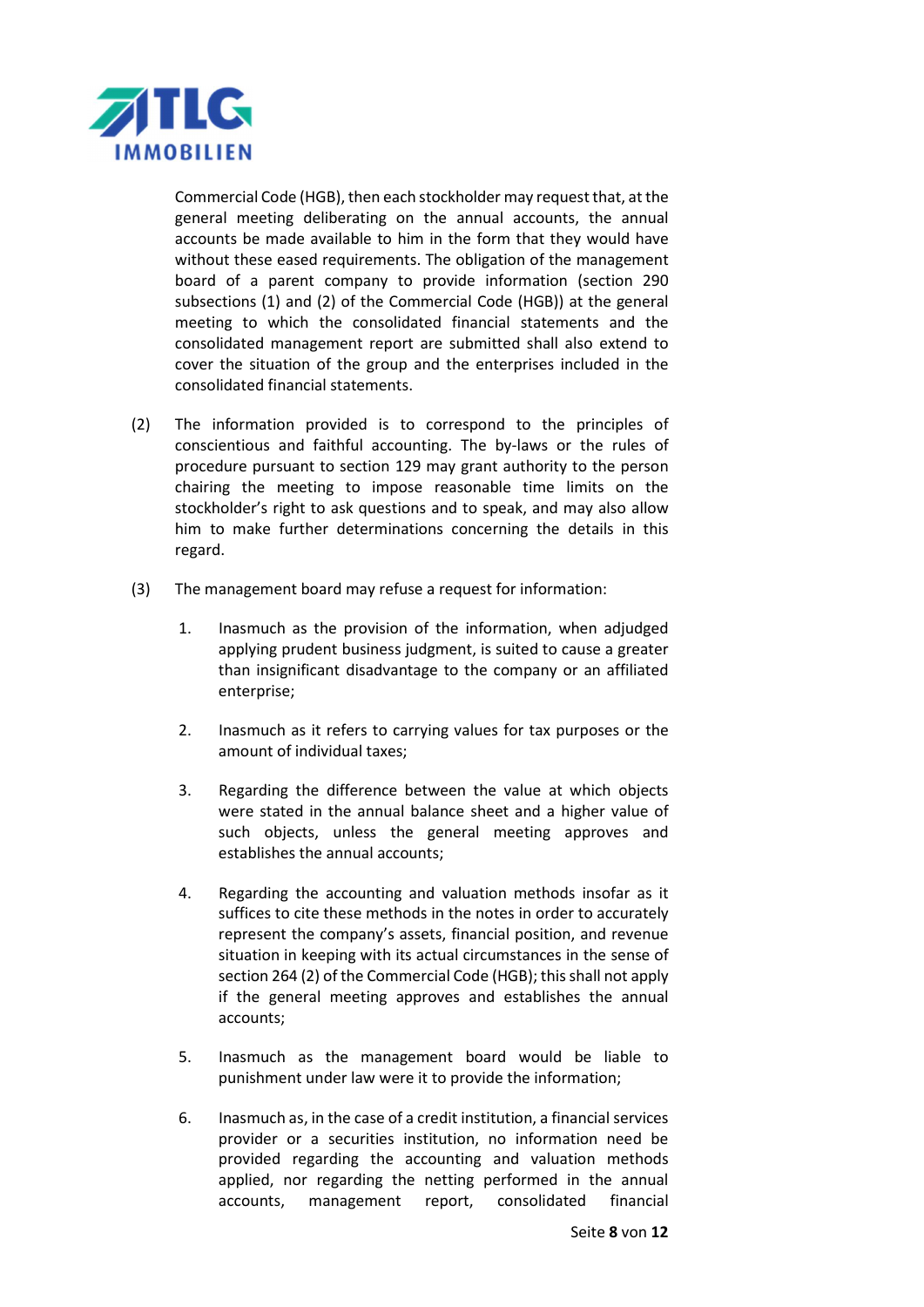

statements, or consolidated management report;

7. Inasmuch as such information is continuously accessible on the company's website for at least seven (7) days prior to commencement of the general meeting, and also in its course.

 Any refusal to provide information for other than the grounds set out above is not permissible.

- (4) Where information has been provided to a stockholder because of his capacity as such, and this was done outside of the general meeting, it is to be provided to every other stockholder making a corresponding request at the general meeting, even if such information is not required in order to appropriately adjudge the item of business set out in the agenda. The management board may not refuse to provide the information in accordance with subsection (3), first sentence, nos. 1 to 4. The first and second sentences shall not apply if a subsidiary company (section 290 subsections (1) and (2) of the Commercial Code (HGB)), a joint venture (section 310 (1) of the Commercial Code (HGB)) or an associated enterprise (section 311 (1) of the Commercial Code (HGB)) issues the information to a parent company (section 290 subsections (1) and (2) of the Commercial Code (HGB)) for purposes of including the company in the consolidated financial statements of the parent company and the information is required for this purpose.
- (5) Where a stockholder's request for information is refused, he may demand that his question and the grounds for refusing to provide the information be included in the minutes of the meeting.

## Article 19 of the Articles of Association of TLG IMMONBILIEN AG

- (1) The General Meeting shall be chaired by the Chairman of the Supervisory Board and, if he is prevented from doing so, by the Deputy Chairman of the Supervisory Board. The Chairman of the Supervisory Board - and if he is prevented from doing so, the Deputy Chairman of the Supervisory Board - may appoint another member of the Supervisory Board, a shareholder or shareholder representative, or another qualified person to chair the meeting in his place. In the event that neither the Chairman of the Supervisory Board nor the Deputy Chairman of the Supervisory Board are present and have not appointed another person in accordance with sentence 2, the Chairman of the Meeting shall be elected by the shareholders present by a simple majority of the votes cast.
- (2) The chairman of the meeting shall chair the meeting. He determines the order in which the items on the agenda are dealt with and the type and order of voting. The chairman of the meeting may determine the order of speeches and is authorized to impose reasonable time limits on the shareholders' right to ask questions and speak. In particular, he is authorized at the beginning of the General Meeting or during its course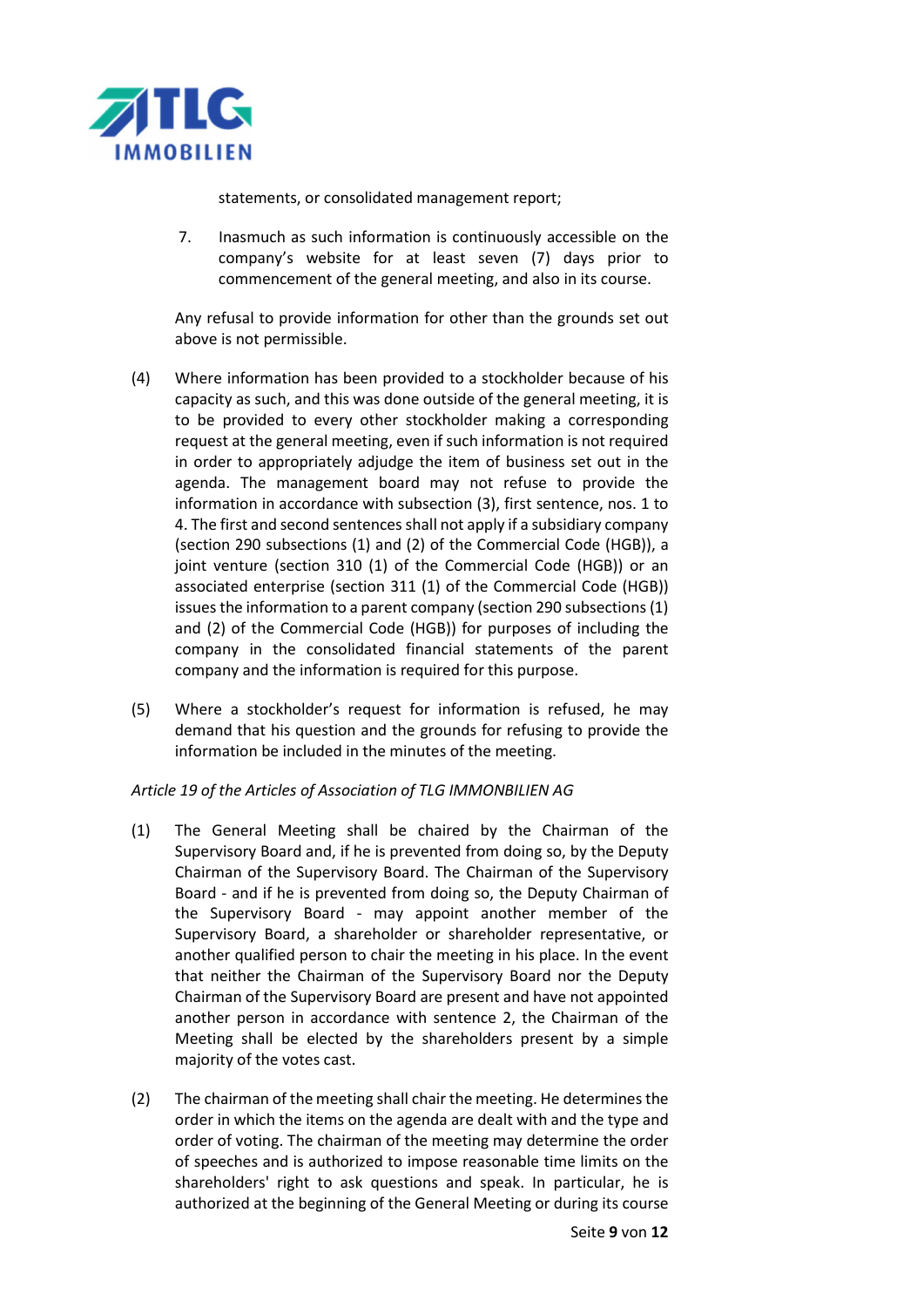

to set a reasonable time limit for the entire course of the General Meeting, for individual agenda items or for individual questions or speeches.

#### GesRuaCOVBekG (excerpt)

Section 1 – Stock corporations; public partly limited partnerships; European companies (SEs); mutual insurance companies

- (1) Decisions concerning the right of shareholders to participate in the general meeting by means of electronic communication in accordance with Section 118 para. 1 sentence 2 of the German Stock Corporation Act (electronic participation), to exercise the right to cast their vote by means of electronic communication in accordance with Section 118 para. 2 of the German Stock Corporation Act (postal vote), the participation of members of the supervisory board by means of audio and video transmission in accordance with Section 118 para. 3 sentence 2 of the German Stock Corporation Act and provision for the general meeting to be broadcast by means of audio and video transmission in accordance with Section 118 para. 4 of the German Stock Corporation Act may be taken by the company's management board even without authority being granted therefore under the articles of association or rules of procedure.
- (2) The management board may decide that the general meeting is to be held in the form of a virtual general meeting without the need for shareholders or their authorized representatives to be physically present, provided that
	- 1. the broadcast by means of audio and video transmission encompasses the entire general meeting,
	- 2. provision is made for shareholders to exercise their voting right by means of electronic communication (postal vote or electronic participation) and to grant a power of attorney,
	- 3. shareholders are given the right to ask questions by means of electronic communication,
	- 4. shareholders who exercise their voting right in accordance with no. 2 are afforded the possibility of objecting to a resolution adopted by the general meeting by way of derogation from Section 245 no. 1 of the German Stock Corporation Act, the need to be physically present at the general meeting thus being waived.

 The management board decides at its duty-bound, free discretion how it wishes to respond to the questions; it may also stipulate that questions must be submitted by means of electronic communication no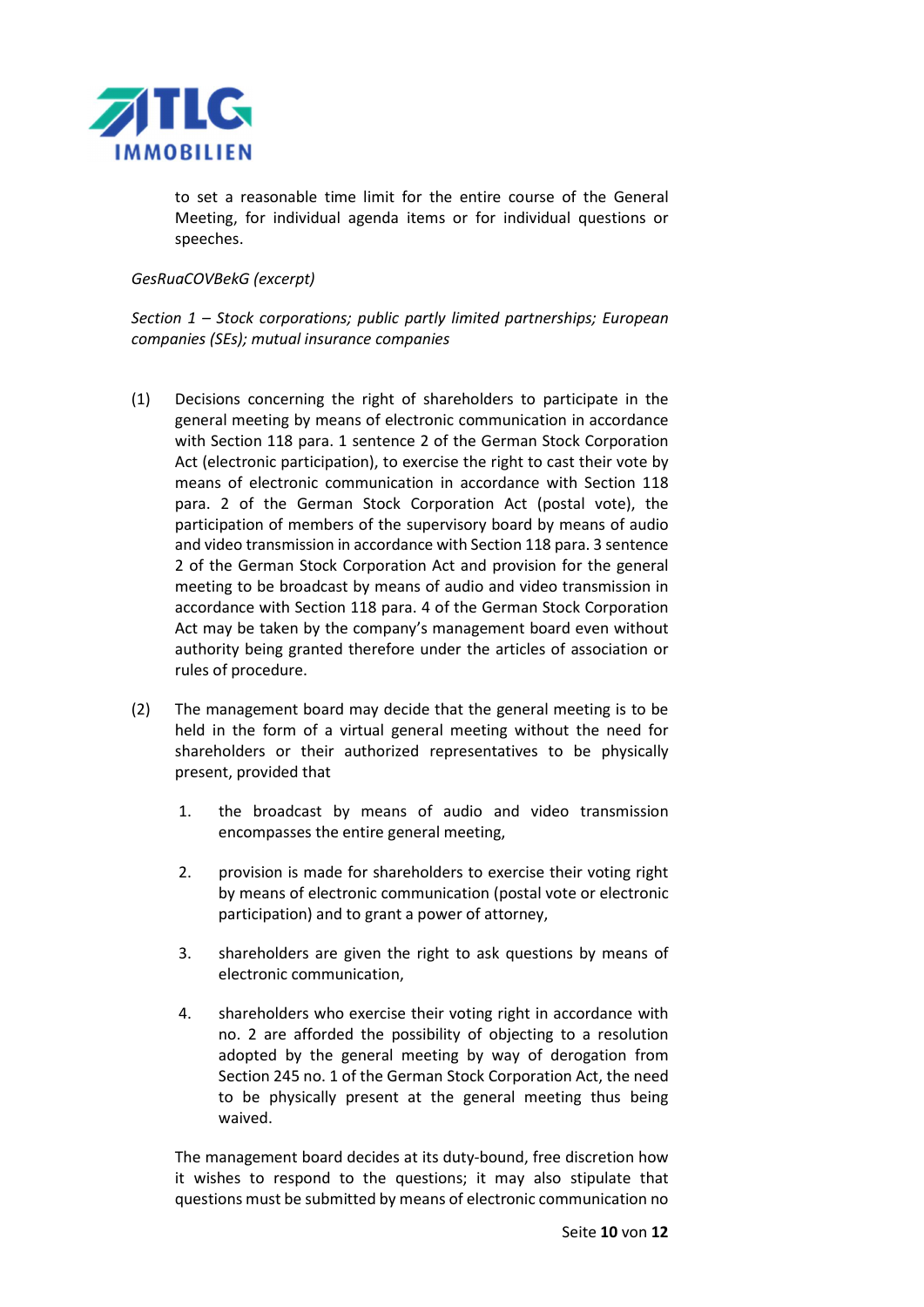

later than one day prior to the meeting. Motions or nominations by shareholders which are to be made available pursuant to Section 126 or Section 127 of the German Stock Corporation Act shall be deemed to have been made at the meeting if the shareholder making the motion or submitting the nomination is duly authorized and has registered for the Annual General Meeting.

- (3) By way of derogation from Section 123 para. 1 sentence 1 and para. 2 sentence 5 of the German Stock Corporation Act, the management board may decide to convene the general meeting no later than the 21st day prior to the day of the general meeting. By way of derogation from Section 123 para. 4 sentence 2 of the German Stock Corporation Act, proof of shares held in companies listed on the stock exchange must refer to the start of the 12th day prior to the general meeting and must, in the case of bearer shares of the company, be sent to the address stated in the invitation convening the general meeting to arrive there no later than four days prior to the general meeting, unless the management board makes provision in its invitation convening the general meeting for a shorter period within which the company must be in receipt of that proof; deviating determinations made in the articles of association are irrelevant. Where an invitation convening a general meeting stipulates a shorter period than that set out in sentence 1, the notification referred to in Section 125 para. 1 sentence 1 of the German Stock Corporation Act must be made no later than 12 days prior to the general meeting and the notification referred to in Section 125 para. 2 of the German Stock Corporation Act must be made to the entity entered in the share register before the start of the 12th day prior to the general meeting. By way of derogation from Section 122 para. 2 of the German Stock Corporation Act, the company must, in the aforementioned case, be in receipt of any demands for amendments no later than 14 days prior to the general meeting.
- (4) By way of derogation from Section 59 para. 1 of the German Stock Corporation Act, the management board may decide, even without being granted authority therefore under the articles of association, to make an interim payment towards the net income to shareholders pursuant to Section 59 para. 2 of the German Stock Corporation Act. Sentence 1 applies accordingly to an interim payment towards the payment of compensation (Section 304 of the German Stock Corporation Act) made to external shareholders under an intercompany agreement.
- (5) The management board may decide, by way of derogation from Section 175 para 1 sentence 2 of the German Stock Corporation Act, that the general meeting is to be held in the course of the financial year.
- (6) The decisions of the management board as referred to in Subsections 1 to 5 require the consent of the supervisory board. By way of derogation